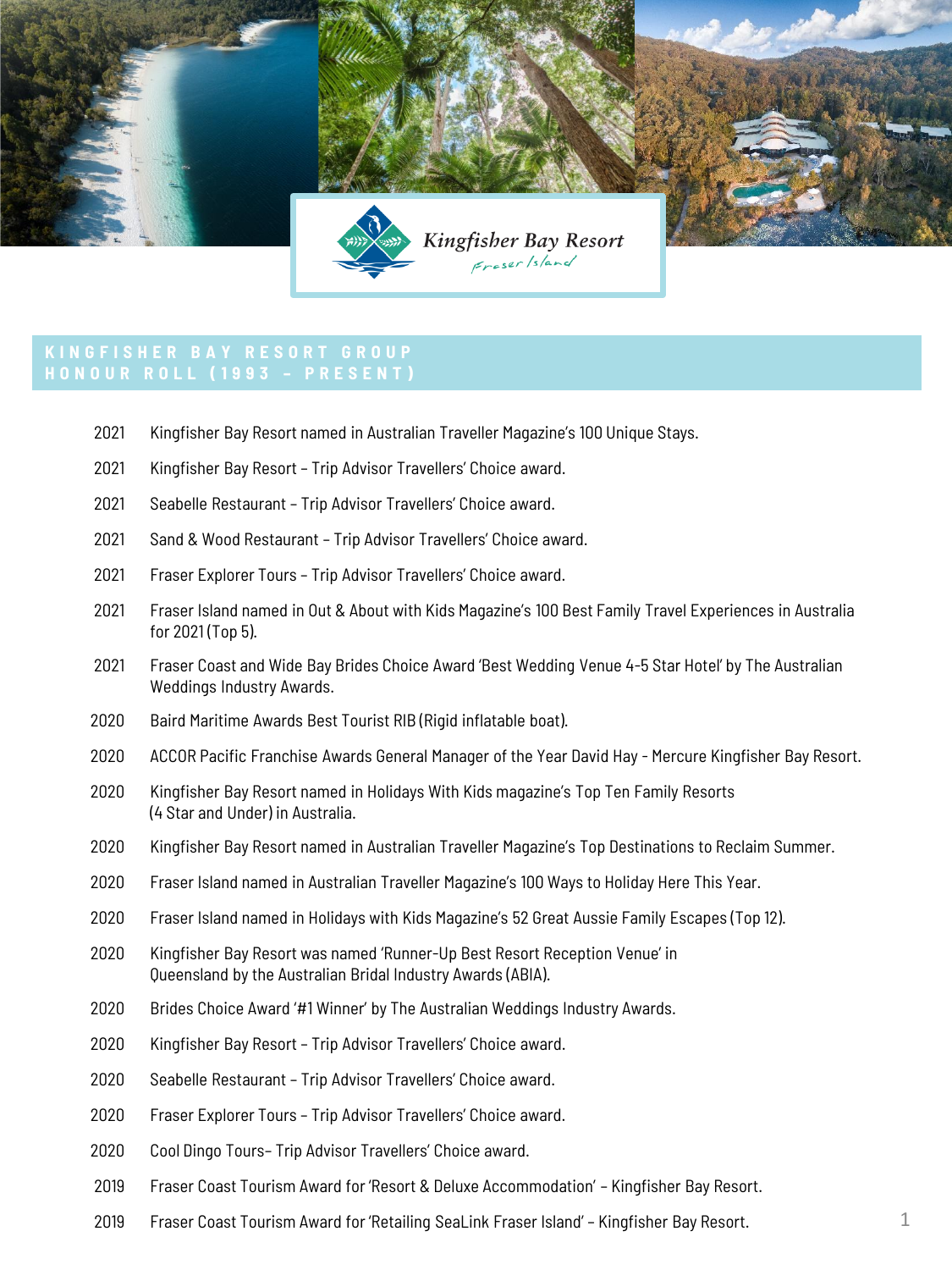

- Fraser Coast Tourism Award for 'Best Fraser Coast Business' Kingfisher Bay Resort.
- Holidays With Kids magazine's Readers Choice Award for Accommodation Kingfisher Bay Resort.
- Kingfisher Bay Resort was named 'Best Resort Reception Venue' in Australia by the Australian Bridal Industry Awards (ABIA).
- Kingfisher Bay Resort was named 'Best Resort Reception Venue' in Queensland by the Australian Bridal Industry Awards (ABIA).
- Brides Choice Award 'Best of the Best' by The Australian Weddings Industry Awards.
- Brides Choice Award '#1 Winner' by The Australian Weddings Industry Awards.
- Fraser Coast Tourism Award for 'Best Business' Kingfisher Bay Resort.
- Fraser Coast Tourism Award for 'Resort & Deluxe Accommodation' Kingfisher Bay Resort.
- Fraser Coast Tourism Award for 'Best Marketing' Kingfisher Bay Resort.
- Kingfisher Bay Resort named in Holidays With Kids magazine's Top Ten Family Resorts (4 Star and Under) in Australia.
- Cool Dingo Tours Trip Advisor Service Excellence badge.
- Fraser Explorer Tours Trip Advisor Service Excellence badge.
- Kingfisher Bay Resort was named 'Top 5 Best Resort Reception Venue' in Australia by the Australian Bridal Industry Awards (ABIA).
- Kingfisher Bay Resort was named 'Runner-Up Best Resort Reception Venue' in Queensland by the Australian Bridal Industry Awards (ABIA).
- Fraser Coast Tourism Award Hall of Fame for 'Land-based Touring' Fraser Explorer Tours.
- Fraser Coast Tourism Award for 'Best Marketing' Kingfisher Bay Resort.
- Kingfisher Bay Resort named in Holidays With Kids magazine's Top Ten Family Resorts (4 Star and Under) in Australia.
- Kingfisher Bay Resort was named 'Best Resort Reception Venue' in Queensland by the Australian Bridal Industry Awards (ABIA).
- Kingfisher Bay Resort Trip Advisor Service Excellence badge.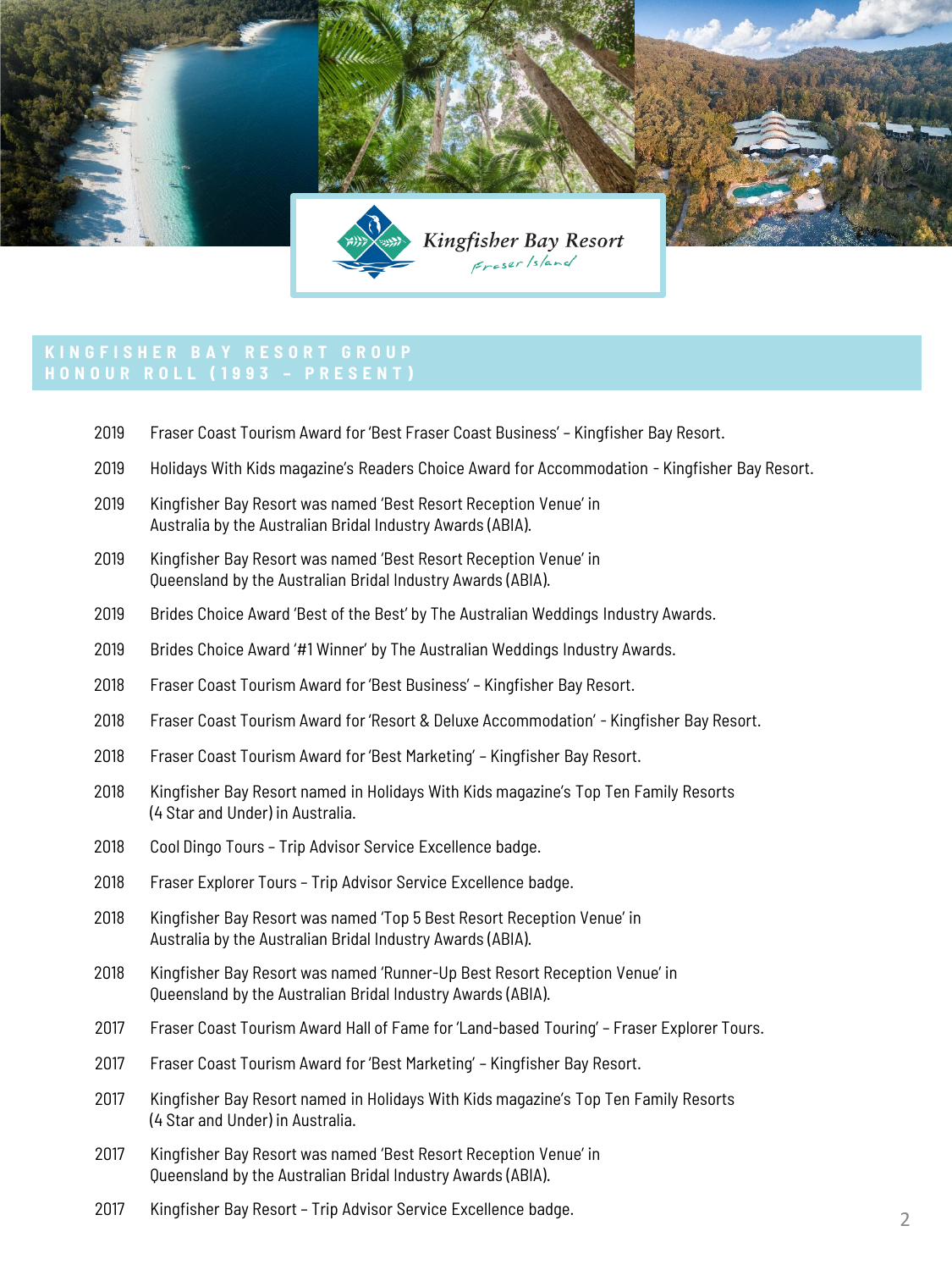

- Cool Dingo Tours Trip Advisor Service Excellence badge.
- Fraser Explorer Tours Trip Advisor Service Excellence badge.
- Kingfisher Bay Resort named in Holidays With Kids magazine's Top Ten Family Resorts (4 Star and Under) in Australia.
- Kingfisher Bay Resort was named 'Best Resort Reception Venue' in Queensland by the Australian Bridal Industry Awards (ABIA).
- Fraser Coast Business and Tourism Award for 'Best Budget Accommodation" Eurong Beach Resort.
- Kingfisher Bay Resort was named 'Best Resort Reception Venue' in Queensland by the Australian Bridal Industry Awards (ABIA).
- Fraser Coast Business and Tourism Award for 'Best Budget Accommodation" Eurong Beach Resort.
- Fraser Coast Business and Tourism Award for 'Land-based Touring' Fraser Explorer Tours.
- Cool Dingo Tours Trip Advisor Service Excellence badge.
- Fraser Explorer Tours Trip Advisor Service Excellence badge.
- Fraser Coast Business and Tourism Award for 'Land-based Touring' Fraser Explorer Tours.
- Kingfisher Bay Resort was named 'Best Resort Reception Venue' in Queensland by the Australian Bridal Industry Awards (ABIA).
- Cool Dingo Tours Trip Advisor Service Excellence badge.
- Fraser Explorer Tours Trip Advisor Service Excellence badge.
- Fraser Coast Tourism Award for 'John Craig-Gardiner Memorial Award for Outstanding Contribution by an Individual' – David Hay, Group General Manager, Kingfisher Bay Resort Group.
- Fraser Coast Tourism Award for 'Best Fraser Coast Business' Fraser Explorer Tours.
- Fraser Coast Tourism Award for 'Best Tour Operator' Fraser Explorer Tours.
- Kingfisher Bay Resort named in Holidays With Kids magazine's Top Ten Family Resorts (4 Star and Under) in Australia.
- Kingfisher Bay Resort was named 'Best Resort Reception Venue' in Queensland by the Australian Bridal Industry Awards (ABIA).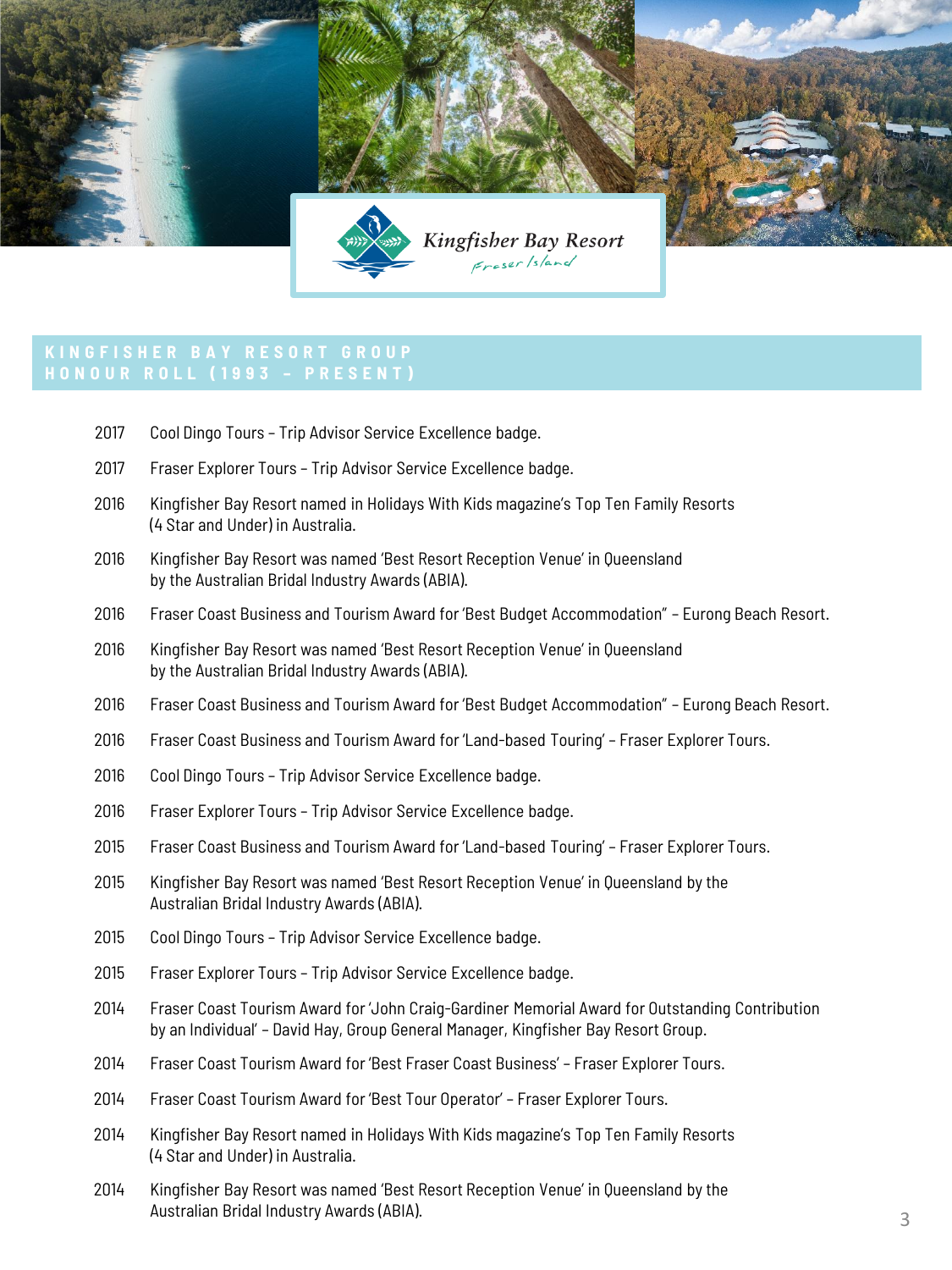

- The Travel Channel named Fraser Island in their top Adventure Destinations for 2014.
- Cool Dingo Tours Trip Advisor Service Excellence badge.
- Fraser Explorer Tours Trip Advisor Service Excellence badge.
- Fraser Island named in Australian Traveller Magazine's Great 100 Aussie Getaways of all time.
- Kingfisher Bay Resort named 'Best Weekend Island Getaway' in the Best of Sydney awards.
- Fraser Coast Tourism Award for 'Retail General Tourism Services Kingfisher Bay Resort.
- Fraser Coast Tourism Award for 'Best Tour Operator' Fraser Explorer Tours.
- Fraser Coast Tourism Award Hall of Fame for 'Best Transport Operator' Fraser Island Barges.
- Kingfisher Bay Resort named in Holidays With Kids magazine's Top Ten Family Resorts (4 Star and Under) in Australia.
- Cool Dingo Tours Trip Advisor Service Excellence badge.
- Fraser Explorer Tours Trip Advisor Service Excellence badge.
- Kingfisher Bay Resort named a Finalist in the Best Resort category in Australian Traveller Magazine's Reader's Choice Awards
- Fraser Island's 75-Mile Beach named one of the top ten beaches in Australia (101 Best Australian Beaches).
- Fraser Coast Tourism Award for 'Best Event and Conference Services' Kingfisher Bay Resort.
- Fraser Coast Tourism Award for 'Best Transport Operator' Fraser Island Barges.
- National Geographic names Fraser Island as one of the World's Best Beaches saying it was an ecologist's dream.
- Kingfisher Bay Resort is named 'Best Out-Of-Town Escape' by readers of The Sydney Guide NSW.
- Kingfisher Bay Resort is named in Holidays With Kids magazine's Top Ten Australian Family Resorts.
- Cool Dingo Tours Trip Advisor Service Excellence badge
- Fraser Explorer Tours Trip Advisor Service Excellence badge.
- Kingfisher Bay Resort is named a Green Travel Leader by Eco Tourism Australia for being trail blazers in responsible travel having being ECO certified for 10 years or more.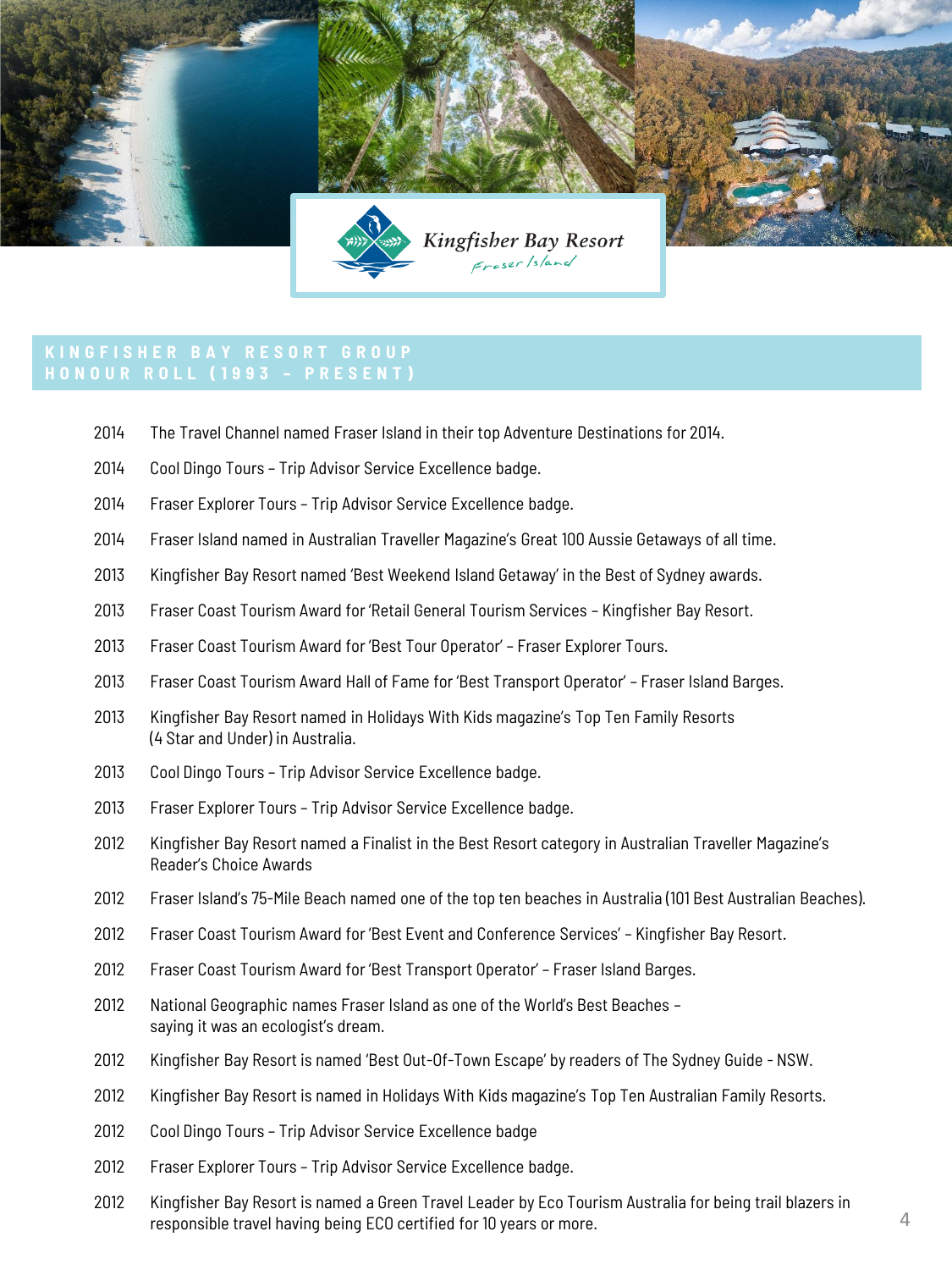

- Fraser Coast South Burnett Tourism Award for 'Best Transport Operator' Fraser Island Barges.
- Fraser Coast South Burnett Tourism Hall of Fame for 'Best Tour Operator' Fraser Explorer Tours.
- Fraser Coast South Burnett Tourism Award for 'Best Restaurant' Seabelle Restaurant.
- Finalist Queensland Tourism Award for Best Travel and Tourism Operator Fraser Explorer Tours.
- Top Ten finalist for Holidays With Kids Best Australian Accommodation.
- Cool Dingo Tours Trip Advisor Service Excellence badge.
- Fraser Explorer Tours Trip Advisor Service Excellence badge.
- Fraser Coast South Burnett Tourism Award for 'Best Restaurant' Seabelle Restaurant.
- Winner The Australian Newspaper's Travel and Tourism Awards 'Best Family Focused Tourism Operator'.
- Kingfisher Bay Resort named one of the 'Top Ten Green Hotels in Asia' (No 10 as recommended by Asia Travel Magazine and Agoda.com)
- UNESCO names Fraser Island and Great Sandy Region as an internationally significant biosphere.
- Fraser Island named Number Two Top Natural Attraction in Queensland 150 Top Icons (as part of the State's 150th Birthday celebrations).
- The Australian Newspaper's Travel and Tourism Awards 'Best Family-Focused Tourism Operator'.
- Winner Best Large Hotel/Accommodation Property in the Virgin Holidays Responsible Tourism Awards (global).
- Finalist 'Ecotourism Property' award HM Awards (Hotel Management and Accommodation Magazine).
- Runner-Up 'Best Family Resort' International Restaurant and Hotel Awards.
- Fraser Coast South Burnett Tourism Hall of Fame Award Ecotourism.
- 2007 Downunder Tourism Export Awards Third place in Brochures Smaller than A4; 8<sup>th</sup> place Brochures A4 size or larger; Resort placed 4<sup>th</sup> and 10<sup>th</sup> in overall Top Ten Downunder winners for 2007.
- Queensland Hotel Association (QHA) Awards for Excellence 'Best Restaurant Accommodation Division' Seabelle – finalist.
- Fraser Coast South Burnett Tourism Award Outstanding Contribution by an Individual won by Kingfisher Bay Resort Group General Manager Ivor Davies.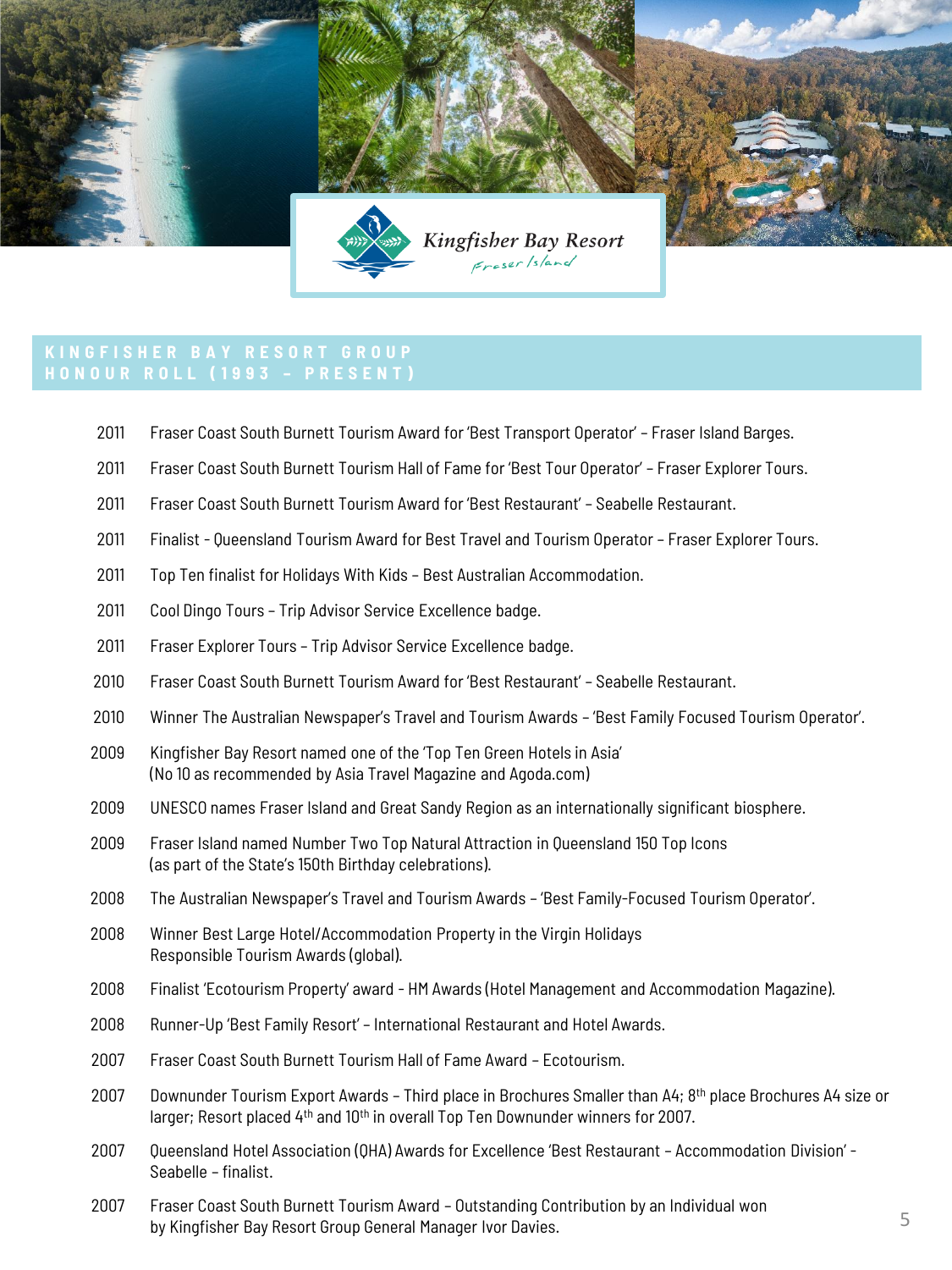

- America's Travel and Leisure Magazine's Top 10 Best Islands in Australia, New Zealand and the South Pacific.
- 2006 Oueensland Tourism Awards Hall of Fame.
- Queensland Tourism Award for Ecotourism dedicated to Queensland's conservation and tourism champion, the late Steve Irwin.
- Queensland Hotels Association Awards for Excellence Seabelle: Best Restaurant in an accommodated hotel or resort in Queensland.
- Fraser Coast South Burnett Tourism Award for Best Tourism Business.
- Fraser Coast South Burnett Tourism Award for Environmental Tourism.
- Australian Tourism Award for Ecotourism Finalist.
- Australian Tourism Award for Ecotourism.
- 2005 Oueensland Tourism Award for Ecotourism.
- Fraser Coast South Burnett Tourism Awards for Excellence Environmental Tourism.
- Forbes Magazine, USA, World's Sexiest Islands and the place to stay list
- Discovery's Travel Channel Best Australian Beach Resort.
- Australian Traveller magazine's Top 10 of 101 Things To Do Before You Die.
- Australian Hotels Association Awards for Excellence Best Restaurant Seabelle – finalist.
- Queensland Hotels Association Awards for Excellence Best Restaurant Seabelle finalist.
- Australian Tourism Award for Ecotourism.
- Australian Tourism Awards Chairman's Carriage Prize.
- 2004 Oueensland Tourism Award for Ecotourism.
- Queensland Hotels Association Awards for Excellence Best Restaurant Seabelle.
- Wide Bay Burnett Export Award for Tourism Highly Commended.
- Fraser Coast South Burnett Tourism Award for Ecotourism.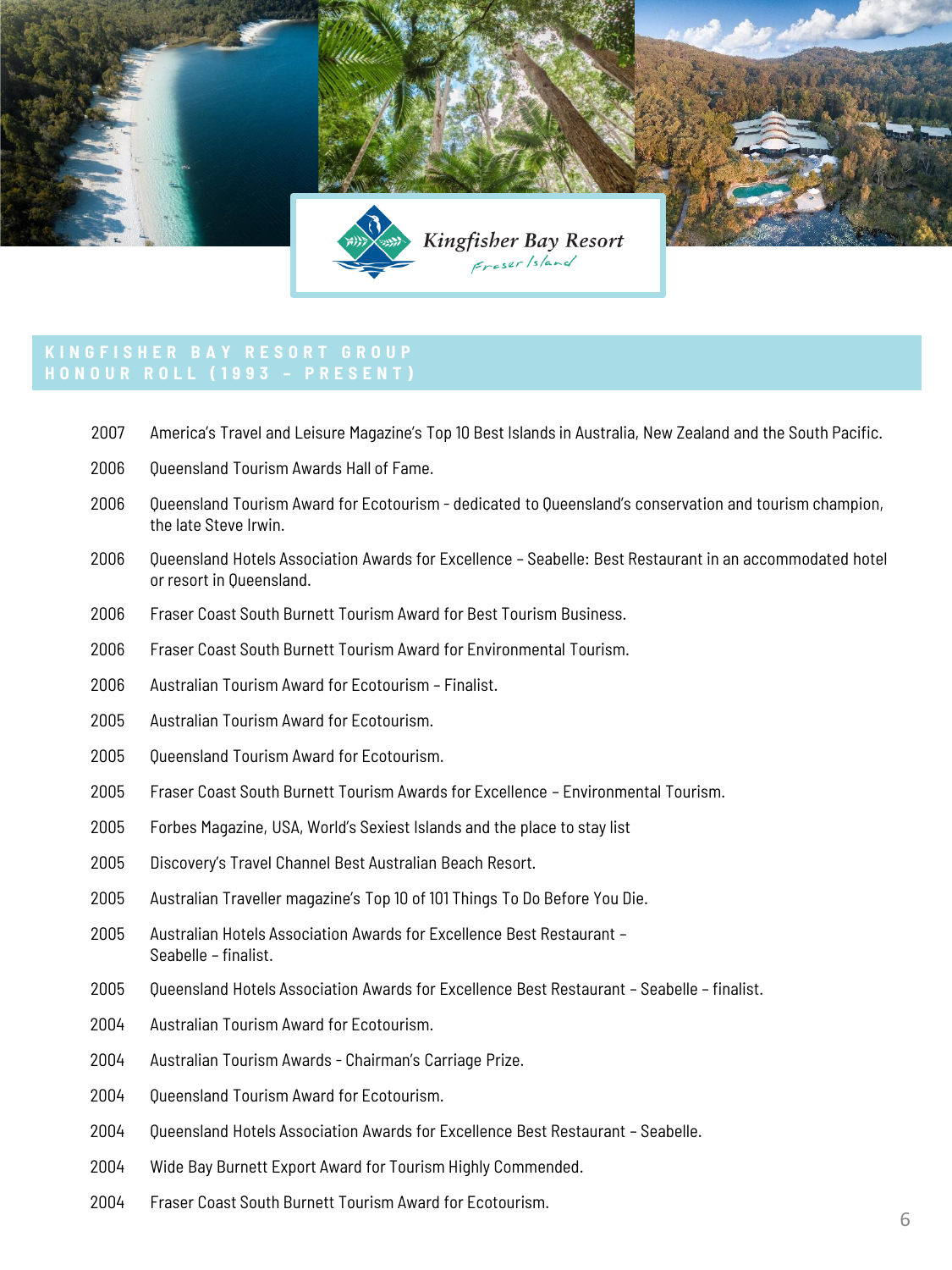

- Fraser Coast South Burnett Tourism Award for Tourism Restaurant Hall of Fame.
- Luxury Travel magazine Gold List: Best Australian Resort 22.
- Luxury Travel magazine Gold List: Best Australian Island 6.
- Australian British Chamber of Commerce Tourism Export Award.
- Wide Bay Burnett Regional Exporter of the Year.
- Wide Bay Burnett Export Award for Tourism.
- Hotel Motel Accommodation Association (HMAA) Award for Island Accommodation finalist.
- Fraser Coast South Burnett Tourism Award for Tourism Restaurant.
- Conde Nast Traveller World's Top 10 Tropical Islands.
- Australia's Best Beach Resort Discovery's Travel Channel, USA.
- World's 10 Best Beaches Discovery's Travel Channel (only Australian destination).
- 2002 Oueensland Tourism Award for Environmental Tourism finalist.
- Hotel Motel Accommodation Association (HMAA) Queensland Award for Environmental Tourism.
- Fraser Coast South Burnett Tourism Award for Environmental Tourism.
- Fraser Coast South Burnett Tourism Award for Tourism Restaurant.
- Hotel Motel Accommodation Association (HMAA) Award for Environmental Tourism.
- Conde Nast Traveller World's Top 10 Tropical Islands.
- 2001 Australian Tourism Award for Environmental Tourism.
- 2001 Oueensland Tourism Award for Environmental Tourism.
- Australian Tourism Award for Environmental Tourism.
- 2000 Oueensland Tourism Award for Environmental Tourism.
- Conde Nast Traveller World's Top 10 Tropical Islands.
- Conde Nast USA special mention in the Environmental Tourism Award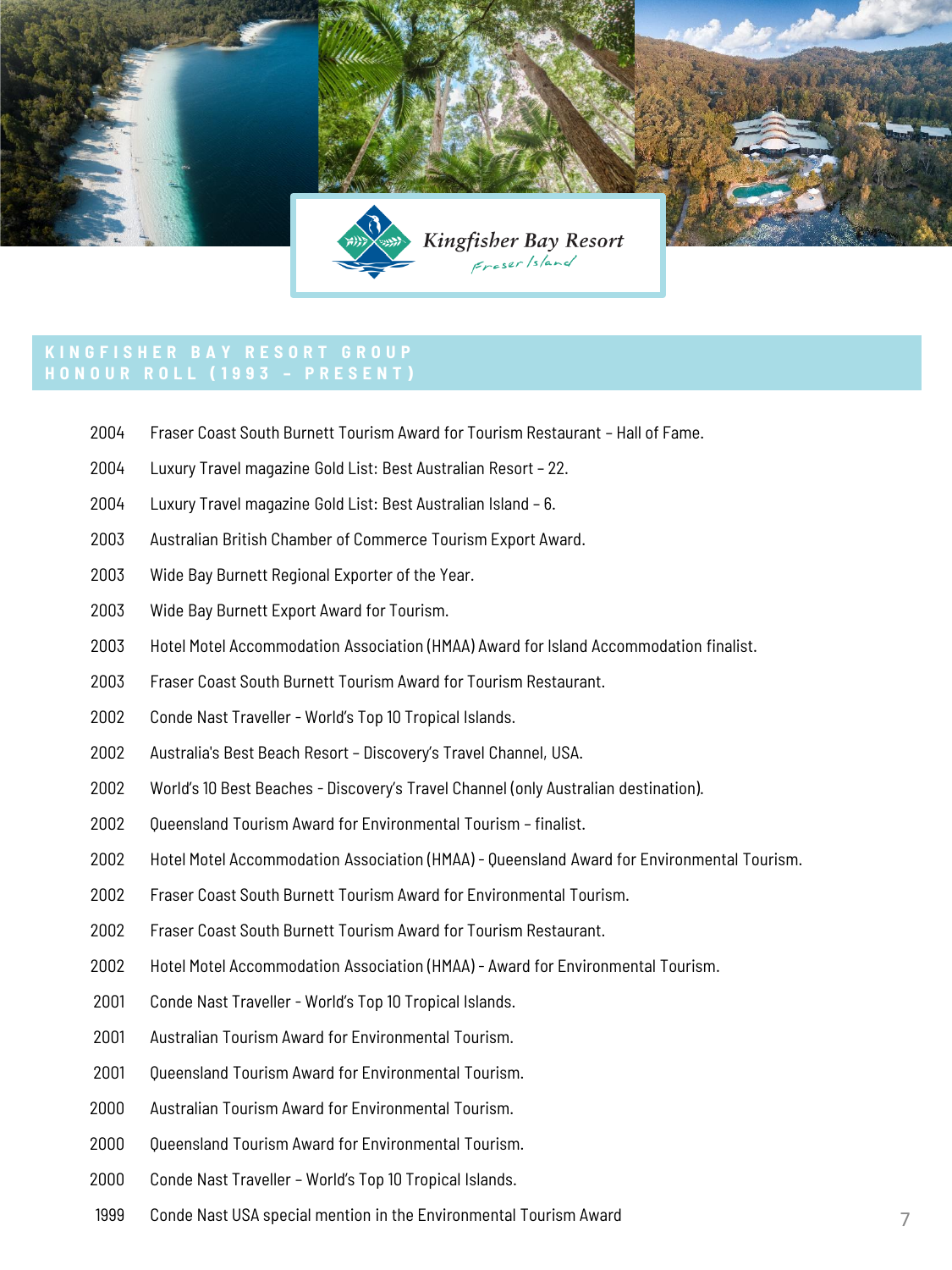

- 1999 Oueensland Tourism Award for Environmental Tourism finalist.
- Queensland Tourism Award for Environmental Tourism finalist.
- Fraser Coast South Burnett Tourism Award for Environmental Tourism.
- Fraser Coast South Burnett Tourism Award for Tourism Restaurant.
- Australian Tourism Award for Environmental Tourism finalist.
- Australian Hotels Association Best Restaurant finalist.
- 1997 Oueensland Hotels Association Best Restaurant.
- 1997 Oueensland Hotels Association Health Gold Plate.
- 1997 Oueensland Tourism Award for Environmental Tourism.
- Fraser Award South Burnett Tourism Award for Environmental Tourism.
- Queensland Tourism Award for Resorts finalist.
- Queensland Tidy Towns Ecotourism Award.
- 1994 Oueensland Tidy Towns Ecotourism Award.
- Australian Tourism Award for Environmental Tourism
- Royal Australian Institute of Architecture National Award for Commercial Architecture.
- 1994 Oueensland Tourism Award for Environmental Tourism.
- Pacific Asia Travel Association Awards Development Gold Award for a new Attraction.
- Pacific Asia Travel Association Awards Gold Environment Award for Ecotourism Project.
- Royal Australian Planning Institute Award for Excellence in Natural Environment Planning.
- Fraser Coast South Burnett Tourism Award for Environmental Tourism and Resorts.
- International Hotel Association/American Express Environmental Award.
- Australian Tourism Award for a project development.
- Queensland Tourism Award for a project development.